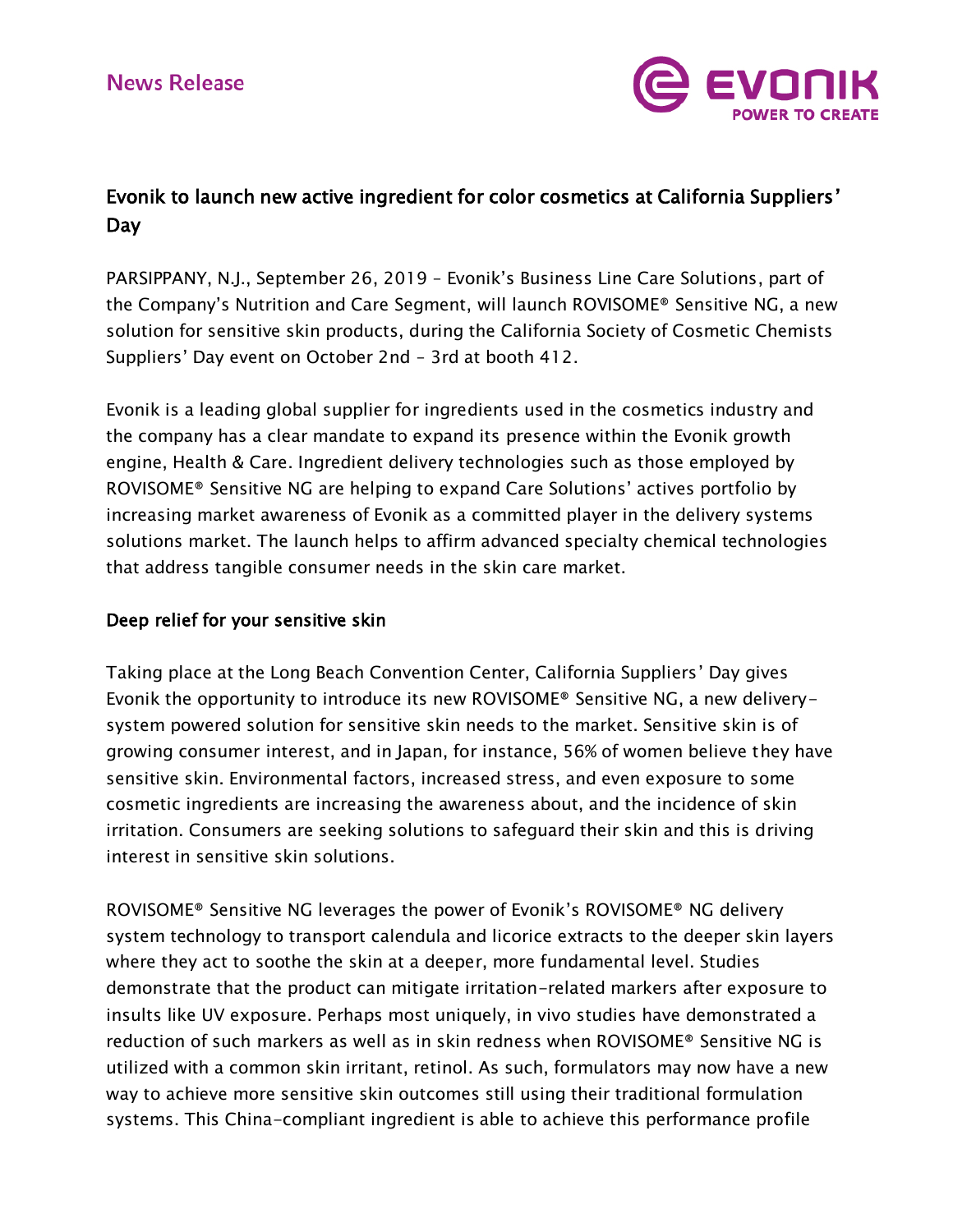owing to its use of the ROVISOME® NG delivery system technology, which is an advanced platform for enhancing the efficacy and bioavailability of active ingredients.

"ROVISOME® Sensitive NG is an ideal choice for formulators seeking to achieve sensitive skin targets. Not only can it reduce the visible and non-visible signs of skin irritation on its own, but its efficacy at reducing irritation caused by hero ingredients like retinol means that brands can consider expanding existing product lines to meet sensitive skin needs with minimal reformulating effort," said Yilei Fu, global marketing manager, Active Ingredients.

Those interested to learn more about ROVISOME® Sensitive NG are encouraged to visit Evonik during the show. Information on new solutions will also be available as of the start of the event through [intoBeauty.evonik.com.](https://intobeauty.evonik.com/)

For additional information about Evonik in North America, please visit our website: http://corporate[.](http://corporate.evonik.us/region/north_america)evonik.us/region/north\_america.

### [News Release and Photo](https://corporate.evonik.us/region/north_america/en/pages/article.aspx?articleId=117753)

#### Company information

Evonik is one of the world leaders in specialty chemicals. The focus on more specialty businesses, customer-oriented innovative prowess and a trustful and performance-oriented corporate culture form the heart of Evonik's corporate strategy. They are the lever for profitable growth and a sustained increase in the value of the company. Evonik benefits specifically from its customer proximity and leading market positions. Evonik is active in over 100 countries around the world. In fiscal 2018, the enterprise with more than 32,000 employees generated sales of €13.3 billion and an operating profit (adjusted EBITDA) of €2.15 billion from continuing operations.

#### About Nutrition & Care

The Nutrition & Care segment is led by Evonik Nutrition & Care GmbH and contributes to fulfilling basic human needs. That includes applications for everyday consumer goods as well as animal nutrition and health care. This segment employed about 8,200 employees, and generated sales of around €4.6 billion in 2018.

#### Disclaimer

In so far as forecasts or expectations are expressed in this press release or where our statements concern the future, these forecasts, expectations or statements may involve known or unknown risks and uncertainties. Actual results or developments may vary, depending on changes in the operating environment. Neither Evonik Industries AG nor its group companies assume an obligation to update the forecasts, expectations or statements contained in this release.

For more information, contact: Robert Brown Evonik Corporation